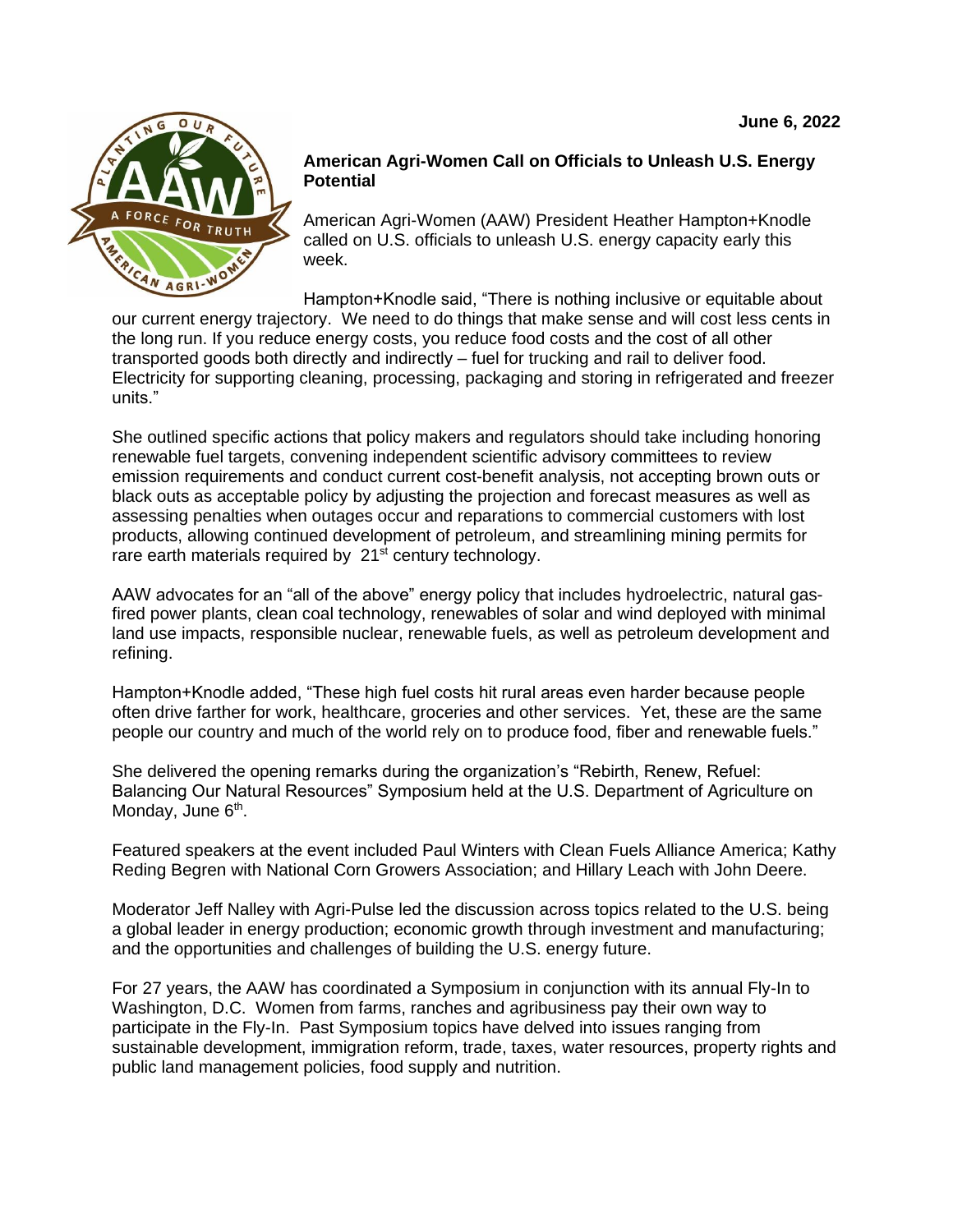AAW members followed the Symposium with a conversation with the American Petroleum Institute and shared their opposition to a carbon tax.

AAW is the nation's largest coalition of women in farming, ranching and agribusiness with members in 42 states. For more information, contact [communications@americanagriwomen.org](mailto:communications@americanagriwomen.org) or visit the organization's website at [www.americanagriwomen.org.](http://www.americanagriwomen.org/)

###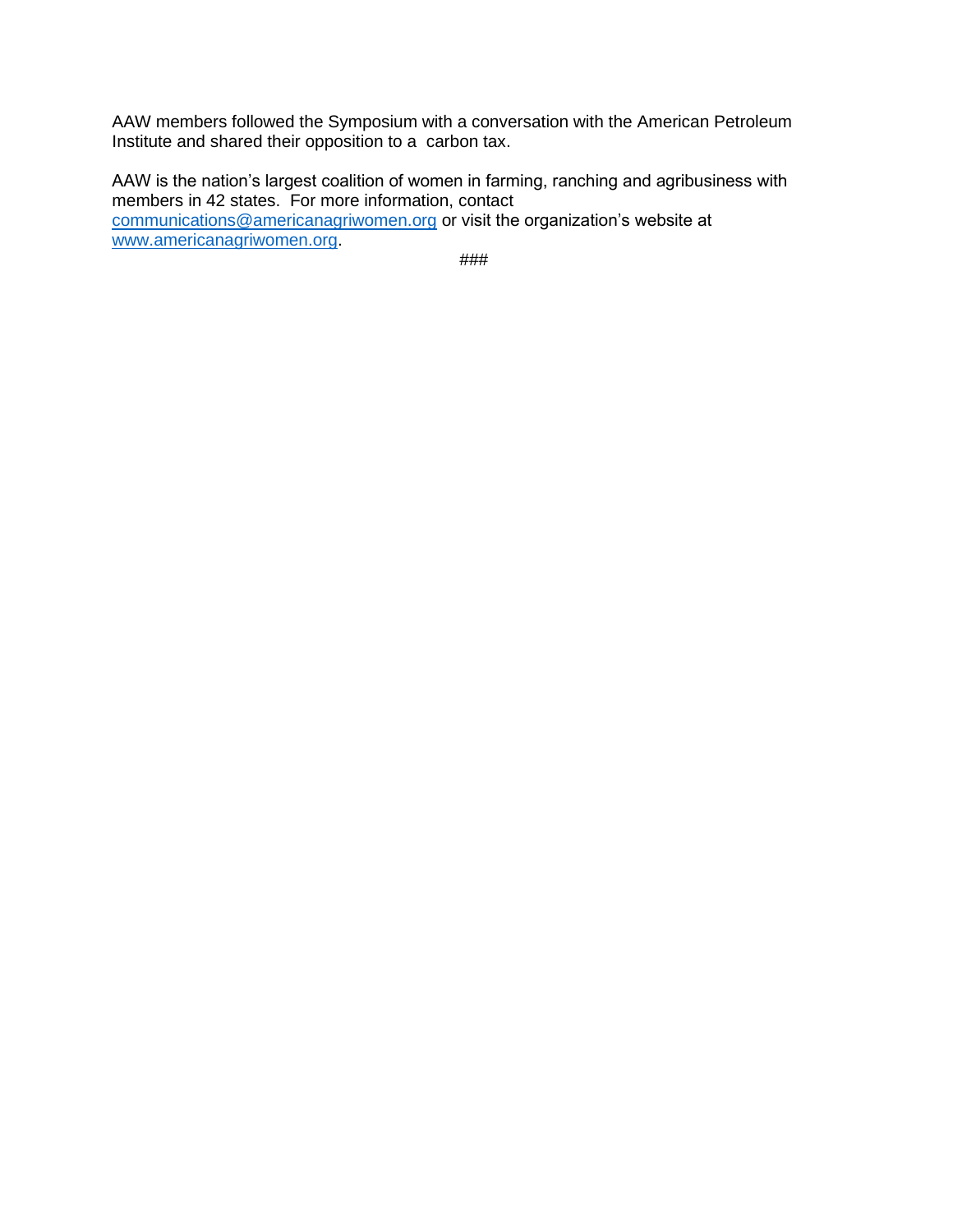

# MFFT **Heather Hampton+Knodle** AMERICAN AGRI-WOMEN **President, Farm Bill Task Force FROM** Illinois **HEATHER'S BACKGROUND**

Heather Hampton+Knodle grew up working on her family's farm near Windsor. Illinois and continues to farm with her husband Brian and their four children in Montgomery County where they grow corn, soybeans, winter wheat and black Angus cattle. Their use of technology informs their efforts to apply regenerative practices across their farm and capture data to participate in ecoexchanges such as carbon credit markets.

Heather earned her bachelors in agriculture news/editorial with emphasis in geography and economics and the equivalent of a minor in Russian language and area studies from the Univ. of Illinois, including an academic year at the University of Nottingham, England and exchange with St. Petersburg Agricultural Institute in Russia. Her masters work in post-socialist privatization was at University of Illinois Springfield as she launched her communication consulting business that quickly evolved into association management.

Heather has served as Executive Director for the Upper Mississippi, Illinois and Missouri Rivers Association and statewide organizations in Illinois as well as the volunteer President of Illinois Agri-Women. She was the founding chairman of the public-private Montgomery County Economic Development Corporation and the \$250 million, 11-county bond authority Central Illinois Economic Development Authority. In her time as an elected official on the Montgomery County Board, she helped leverage \$6000 in coal royalty funds into a more than \$15 million privately-funded fiberoptic to the premises buildout.

She has been appointed by four governors to serve on the Illinois Governor's Rural Affairs Council and was recently reappointed by the Federal Communications Commission to serve on the Precision Agriculture Task Force where she chaired the Accelerating Broadband Deployment on Unserved Agricultural Lands Working Group from Dec. 2019 to Oct. 2021. Heather also serves as Farm Journal Foundation's Lead Farmer for Illinois to advocate for agricultural research investments and training for smallholder farmers in developing countries.

### CONTACT

Email aawpresident@americanagriwomen.org

www.americanagriwomen.org